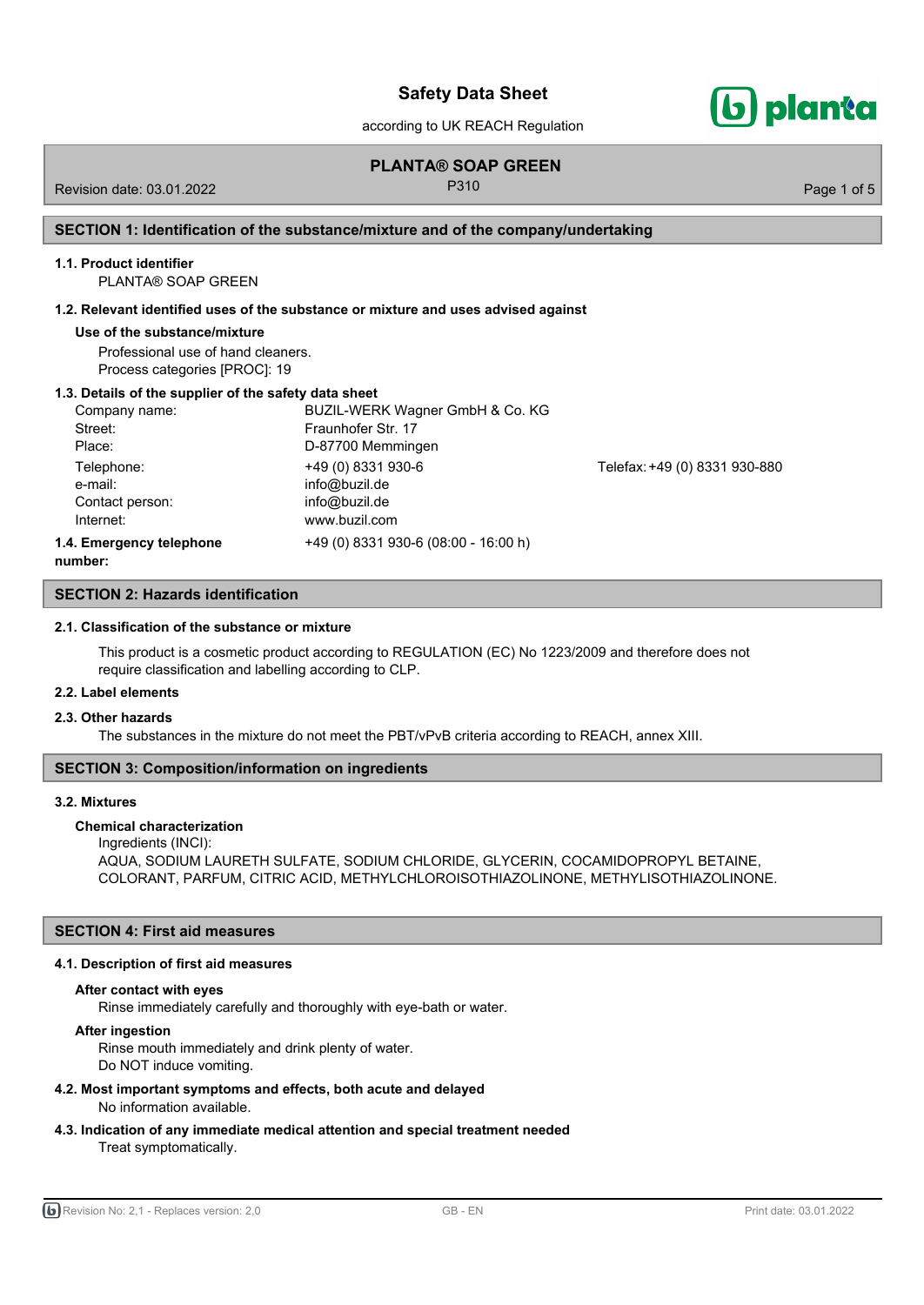according to UK REACH Regulation

# **PLANTA® SOAP GREEN**

Revision date: 03.01.2022 **P310** P310 Page 2 of 5

## **SECTION 5: Firefighting measures**

## **5.1. Extinguishing media**

## **Suitable extinguishing media**

Water spray jet alcohol resistant foam Carbon dioxide Extinguishing powder

#### **Unsuitable extinguishing media**

Full water jet

## **5.2. Special hazards arising from the substance or mixture**

Hazardous combustion products: Carbon dioxide Carbon monoxide

#### **5.3. Advice for firefighters**

Co-ordinate fire-fighting measures to the fire surroundings.

#### **Additional information**

Collect contaminated fire extinguishing water separately. Do not allow entering drains or surface water.

## **SECTION 6: Accidental release measures**

## **6.1. Personal precautions, protective equipment and emergency procedures**

## **General measures**

No special measures are necessary.

## **6.2. Environmental precautions**

Do not allow to enter into surface water or drains. Do not allow to enter into soil/subsoil.

## **6.3. Methods and material for containment and cleaning up**

#### **Other information**

Absorb with liquid-binding material (sand, diatomaceous earth, acid- or universal binding agents). Treat the recovered material as prescribed in the section on waste disposal.

## **6.4. Reference to other sections**

Disposal: see section 13

## **SECTION 7: Handling and storage**

#### **7.1. Precautions for safe handling**

#### **Advice on safe handling**

Do not mix with other chemicals.

#### **Advice on protection against fire and explosion**

No special fire protection measures are necessary.

#### **7.2. Conditions for safe storage, including any incompatibilities**

## **Requirements for storage rooms and vessels**

Keep container tightly closed.

## **Hints on joint storage**

No special measures are necessary.

## **SECTION 8: Exposure controls/personal protection**

## **8.1. Control parameters**

G Revision No: 2,1 - Replaces version: 2,0 GB - EN GB - EN Print date: 03.01.2022

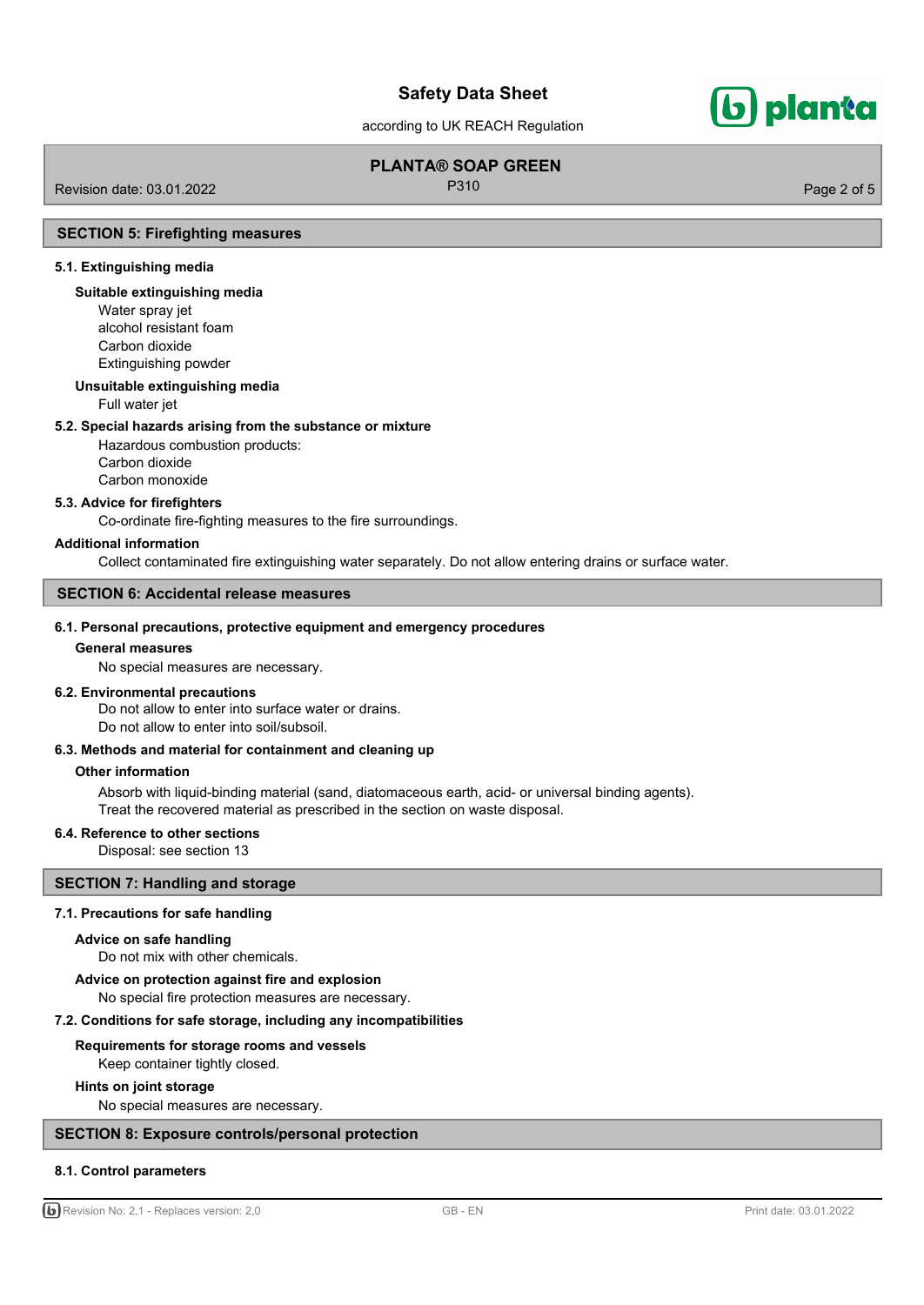according to UK REACH Regulation

| according to Citit to the togalation.                                 |                                   |                            |                    |             |  |
|-----------------------------------------------------------------------|-----------------------------------|----------------------------|--------------------|-------------|--|
| Revision date: 03.01.2022                                             | <b>PLANTA® SOAP GREEN</b><br>P310 |                            |                    | Page 3 of 5 |  |
| 8.2. Exposure controls                                                |                                   |                            |                    |             |  |
| Individual protection measures, such as personal protective equipment |                                   |                            |                    |             |  |
| <b>Eye/face protection</b><br>Eye protection: not required.           |                                   |                            |                    |             |  |
| <b>Skin protection</b>                                                |                                   |                            |                    |             |  |
| Body protection: not required.                                        |                                   |                            |                    |             |  |
| <b>SECTION 9: Physical and chemical properties</b>                    |                                   |                            |                    |             |  |
| 9.1. Information on basic physical and chemical properties            |                                   |                            |                    |             |  |
| Physical state:                                                       | Liquid                            |                            |                    |             |  |
| Colour:                                                               | green                             |                            |                    |             |  |
| Odour:                                                                | Perfumes, fragrances              |                            |                    |             |  |
|                                                                       |                                   |                            | <b>Test method</b> |             |  |
| Changes in the physical state                                         |                                   |                            |                    |             |  |
| Melting point/freezing point:                                         |                                   | approx. 0 °C               |                    |             |  |
| Boiling point or initial boiling point and<br>boiling range:          |                                   | approx. 100 °C             |                    |             |  |
| Flash point:                                                          |                                   | not applicable             |                    |             |  |
| pH-Value (at 20 °C):                                                  |                                   | $5,5 - 6,5$                |                    |             |  |
| Viscosity / dynamic:<br>(at 25 $^{\circ}$ C)                          |                                   | 250 mPa $\cdot$ s (50 1/s) |                    |             |  |
| Water solubility:                                                     |                                   | completely miscible        |                    |             |  |

Density (at 20 °C): 1,03 g/cm<sup>3</sup>

## **SECTION 10: Stability and reactivity**

## **10.1. Reactivity**

No hazardous reaction when handled and stored according to provisions.

## **10.2. Chemical stability**

The product is stable under storage at normal ambient temperatures.

## **10.3. Possibility of hazardous reactions**

No hazardous reaction when handled and stored according to provisions.

## **10.4. Conditions to avoid**

The product is stable under storage at normal ambient temperatures.

## **10.5. Incompatible materials**

No information available.

## **10.6. Hazardous decomposition products**

No known hazardous decomposition products.

## **SECTION 11: Toxicological information**

## **11.1. Information on hazard classes as defined in GB CLP Regulation**

## **Acute toxicity**

Based on available data, the classification criteria are not met. Acute toxicity (oral) : > 2000 mg / kg

## **Irritation and corrosivity**

Based on available data, the classification criteria are not met.

b) planta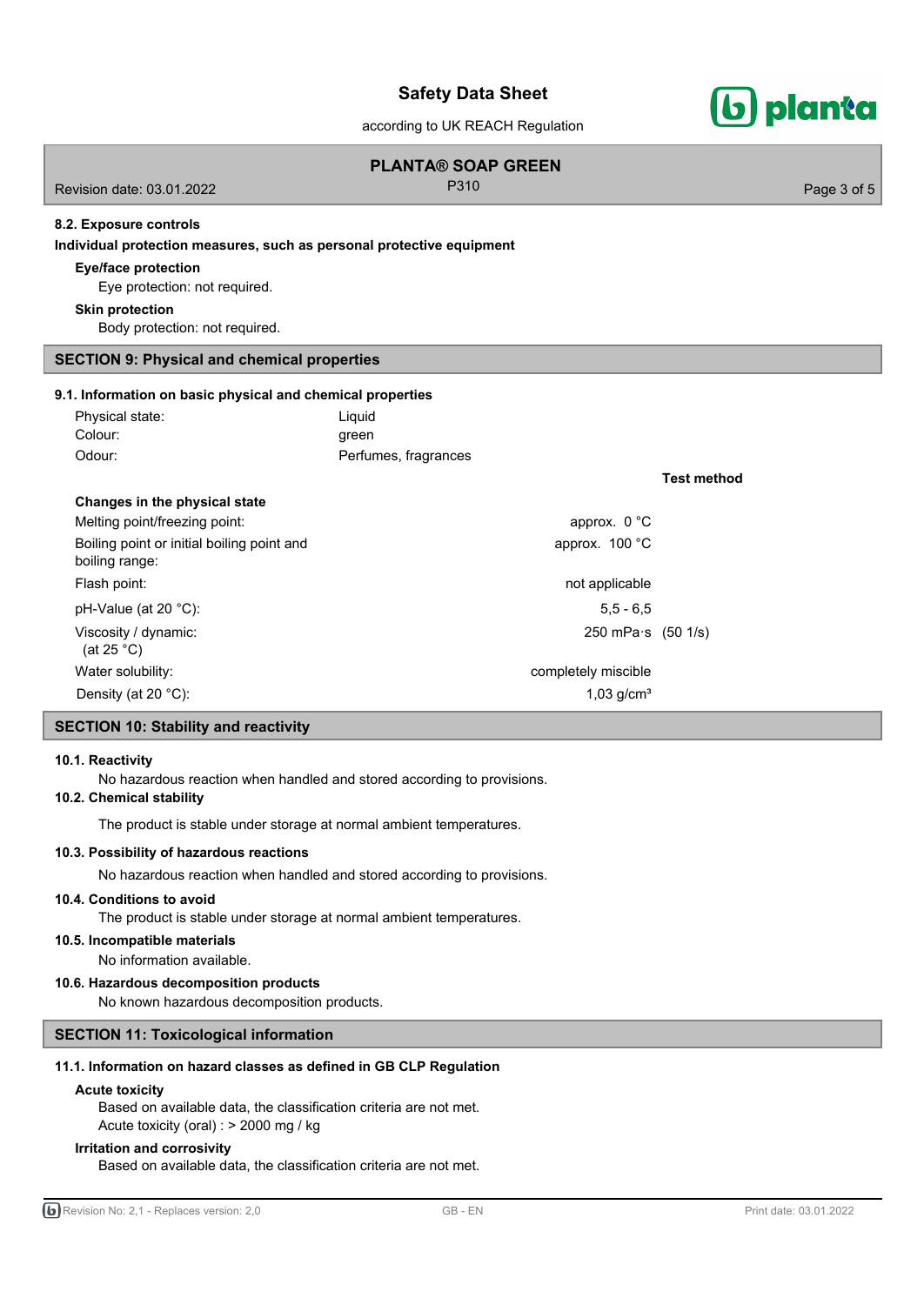according to UK REACH Regulation

## **PLANTA® SOAP GREEN**

Revision date: 03.01.2022 **P310** P310 Page 4 of 5

b) planta

## **Sensitising effects**

Based on available data, the classification criteria are not met.

## **Carcinogenic/mutagenic/toxic effects for reproduction**

Based on available data, the classification criteria are not met.

## **STOT-single exposure**

Based on available data, the classification criteria are not met.

#### **STOT-repeated exposure**

Based on available data, the classification criteria are not met.

## **Aspiration hazard**

Based on available data, the classification criteria are not met.

## **SECTION 12: Ecological information**

## **12.2. Persistence and degradability**

The surfactants contained in this mixture comply with the biodegradability criteria as laid down in Regulation (EC) No.648/2004 on detergents.

## **12.3. Bioaccumulative potential**

No indication of bioaccumulation potential.

## **12.4. Mobility in soil**

The product has not been tested.

## **12.5. Results of PBT and vPvB assessment**

The substances in the mixture do not meet the PBT/vPvB criteria according to REACH, annex XIII.

## **12.7. Other adverse effects**

No information available.

## **SECTION 13: Disposal considerations**

## **13.1. Waste treatment methods**

## **Disposal recommendations**

Dispose of waste according to applicable legislation. Delivery to an approved waste disposal company.

## **List of Wastes Code - residues/unused products**

070699 WASTES FROM ORGANIC CHEMICAL PROCESSES; wastes from the MFSU of fats, grease, soaps, detergents, disinfectants and cosmetics; wastes not otherwise specified

#### **List of Wastes Code - contaminated packaging**

WASTE PACKAGING; ABSORBENTS, WIPING CLOTHS, FILTER MATERIALS AND PROTECTIVE CLOTHING NOT OTHERWISE SPECIFIED; packaging (including separately collected municipal packaging waste); plastic packaging 150102

## **Contaminated packaging**

Non-contaminated packages may be recycled.

#### **SECTION 14: Transport information**

## **Land transport (ADR/RID)**

| 14.1. UN number or ID number:                      | No dangerous good in sense of these transport regulations.       |
|----------------------------------------------------|------------------------------------------------------------------|
| Inland waterways transport (ADN)                   |                                                                  |
| 14.1. UN number or ID number:                      | No dangerous good in sense of these transport regulations.       |
| Marine transport (IMDG)                            |                                                                  |
| 14.1. UN number or ID number:<br>Marine pollutant: | No dangerous good in sense of these transport regulations.<br>no |